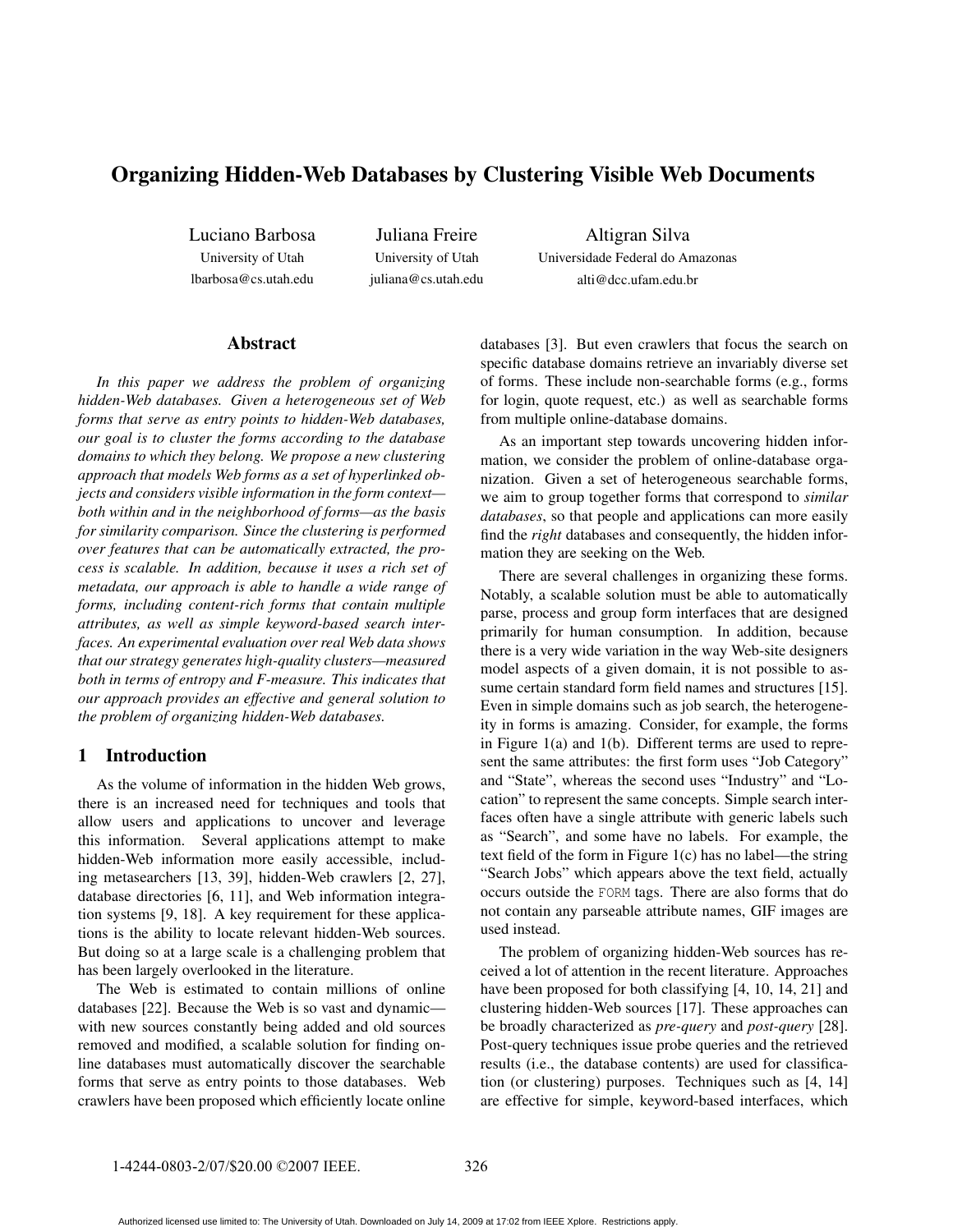

**Figure 1.** Forms in the Jobs domain. Different attribute names are used to represent the same concepts in (a) and (b). The form in (c) has no attribute labels—the string seen above the text field actually resides outside the FORM tags.

are easy to fill out automatically [2] and have little or no information pertinent to the underlying database (e.g., a form with a single attribute labeled "search"). These techniques, however, cannot be easily adapted to (structured) multiattribute interfaces. To help automatically fill out multiattribute forms, paradoxically, it is often necessary to first discover and organize forms in the domain, so that attribute correspondences can be found and possible values for attributes collected [16, 38].

Pre-query techniques, on the other hand, rely only on visible features of forms (see e.g., [17, 21]). Previous techniques based their classification and clustering decisions on a subset of the form content: attribute labels and available values. Thus, they are only suitable for forms whose contents are indicative of the database domain. They cannot handle, for example, simple keyword-based interfaces that are widely used to query online databases. In addition, the effectiveness of these techniques is highly dependent on the ability to extract descriptive labels for form attributes, a task that is hard to automate [17, 27]. Although the HTML standard provides a label attribute to associate descriptive information with individual form elements, it is not widely used. Since the nesting relationship between forms and labels in the HTML markup is not fixed, approaches to label extraction often use heuristics (e.g., based on the layout of the page) to *guess* the appropriate label for a given form attribute [27]. Finally, as discussed above, forms may not have descriptive labels. This makes techniques based solely on attribute names brittle.

Contributions and Outline. In this paper we describe *Context-Aware Form Clustering* (*CAFC*), a new framework for clustering online databases. Since our goal is to build a scalable solution for this problem, our approach attempts to cluster these databases based on visible features that can be automatically and reliably extracted from the context of searchable Web forms that serve as entry points to these  $databases<sup>1</sup>$ . Instead of attempting to extract labels for individual form attributes, we look at a broader set of metadata associated with the database: the text (the bag of words) in the form and in the page where the form is located; and the hyperlink structure around the form pages. Not only can these features be automatically extracted, but they also provide a good indication of the domain of the hidden database. However, these features also contain information that is not directly related to the database schema and contents, and thus, constructing accurate clusters becomes more challenging due to the presence of noise in the data. To build an effective clustering solution, it is critical that the relevant pieces of the database context be identified and used as the basis for similarity computation.

The main contribution of this paper is a scalable solution to the problem of clustering online databases. We address two key issues: how to identify relevant information among the broad set of metadata associated with a database; and how to combine this information to organize online databases based on their domains. Section 2 details how we model the features related to the contents of a form page, i.e., the page in which the form is embedded. We define the form-page model, which partitions the textual contents of form pages into two feature spaces: the contents of the form and the contents of the page. We also describe *CAFC-C*, a clustering strategy based on kmeans [32], which uses the form-page model and obtains clusters that are more homogeneous than if either form or page contents are used in isolation. In Section 3, we discuss how similarity induced by the presence of hubs that point to the same set of form pages can lead to substantial improvement in the homogeneity of resulting clusters. We describe *CAFC-CH*, an algorithm that combines hub information and textual contents in a novel way. In contrast to previous works on Web document clustering [20, 34], which use a similarity measure that combines these features, in *CAFC-CH*, similarity induced by hubs is reinforced by the content similarity. In Section 4, we present the results of experiments we have carried out with a set of heterogeneous form pages that includes both single- and multi-attribute forms. The results show that our strategy generates highquality clusters—measured both in terms of entropy and Fmeasure. This indicates our approach is effective for clustering online databases: high-quality clusters are obtained through a completely automated process that does not require complex label extraction or manual pre-processing. Related work is discussed in Section 5 and we conclude in Section 6, where we outline directions for future work.

<sup>&</sup>lt;sup>1</sup>We assume that the input to our clustering algorithm consists of only searchable forms. Non-searchable forms can be filtered out using techniques such as the generic form classifier proposed in [3].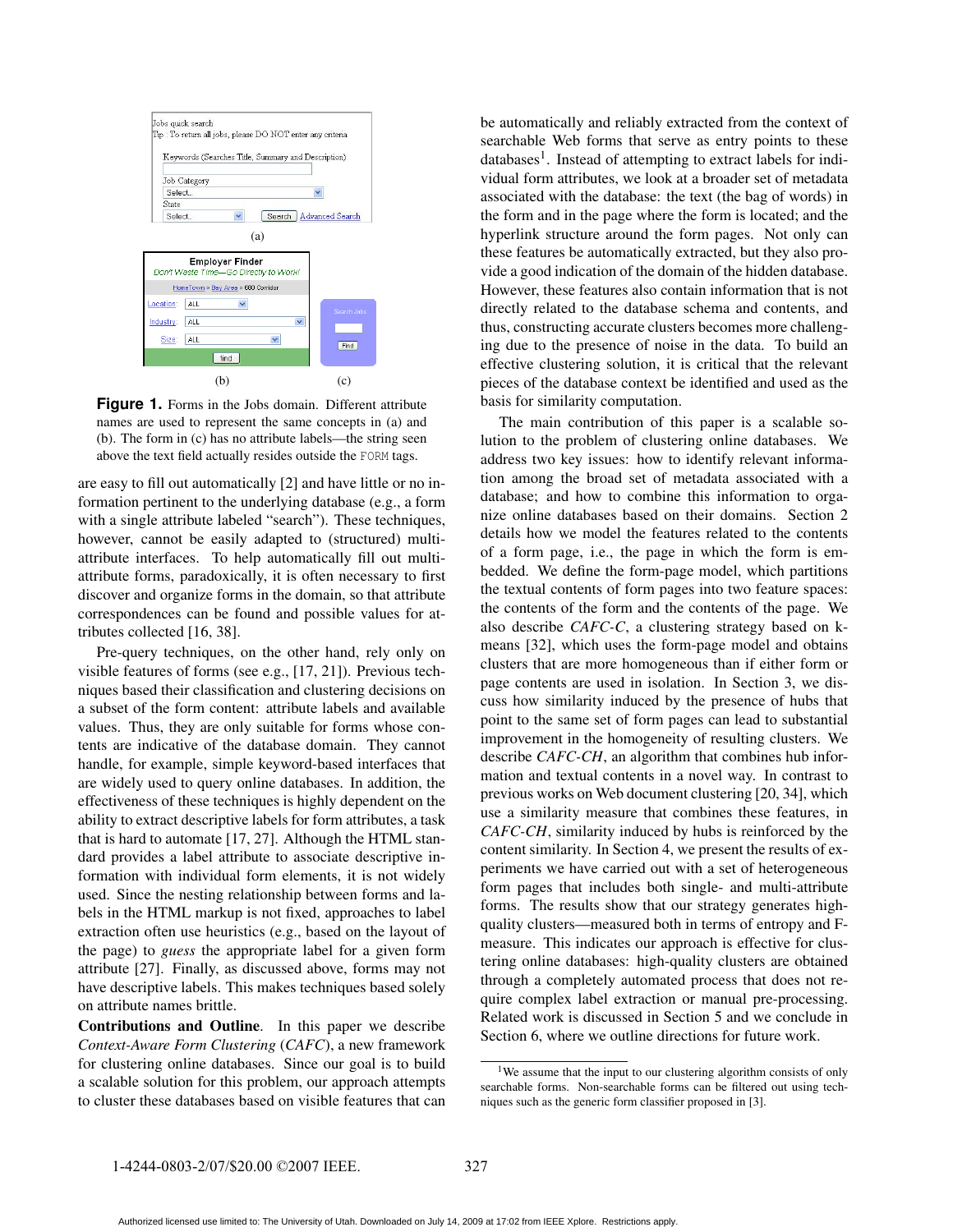# 2 Clustering Hidden-Web Sources using Form and Page Contents

In this section, we describe an approach for clustering online databases based on the textual contents of forms and of the pages in which forms are located. In contrast to the categorical clustering strategy proposed by He et al. [17], whose effectiveness depends on the accurate extraction of attribute labels, we cast the problem of online database categorization as document clustering. This makes our approach robust, scalable and general: the clustering process is fully automatic, requiring no manual pre-processing; and it is able to handle a wide range of forms, including singleattribute forms and forms with little or no descriptive textual attributes. However, because we use a broader and larger set of metadata, identifying the relevant portions of this metadata which are good discriminators for different databases becomes more challenging.

In what follows, we define the form-page model which serves as the basis for our clustering strategies. We discuss how it represents the textual information associated with online databases and in particular, how it models the importance of individual terms. After defining how the similarity between form pages is computed, we describe *CAFC-C*, an algorithm which applies k-means to partition the form objects using the form-page similarity measure. We conclude the section with a discussion about the pros and cons of the form-page model for clustering online databases.

### 2.1 The Form-Page Model

In our framework, a Web form is associated with a form page *FP*. A *FP* consists of a tuple *FP*(*PC*,*FC*), where PC and FC correspond to two distinct feature spaces: PC represents the page contents and FC represents the form contents. Since we view both PC and FC as text, we use the vectorspace model [29] as the underlying model for these feature spaces—each feature space has an associated vector, which consists of a set of (distinct) terms and their weights.

Constructing Form-Page Vectors. To construct the FC feature space, the HTML page is parsed and the contents in between the FORM tags are extracted. After the HTML markup is removed from the form contents, the terms are obtained by stemming all the distinct words. For PC, a similar process is used, except that the contents of the page are considered (i.e., all words within the HTML tags).

To generate homogeneous clusters, it is important to identify terms that are good discriminators for the database domain. Ideally, one would like to assign higher weights to *anchors*, terms that are unique to a given domain [17], and lower weights to generic terms that have high frequency in multiple domains. The TF-IDF (term frequency/inverse document frequency) measure, which is widely used in information retrieval [1], provides a natural way to model the importance of terms as well as to eliminate noise from the context vectors. To illustrate this point, we randomly selected 30 form pages from each of the following domains: Music, Movie and Book. For each form page, we extracted and stemmed all the words within the HTML tags. Generic terms such as *privaci*, *shop*, *copyright*, *help*, have high frequency in form pages of all three domains. Clearly, these terms are not good discriminators for any domain. This is captured by the TF-IDF measure—generic terms tend to have a very low IDF value. In contrast, descriptive terms for a domain are likely to have higher IDF. For example, terms such as *flight*, *return* and *travel* have high frequency within the Airfare domain, but they have low overall frequency in the whole collection.

In the form-page model, we have adapted the traditional TF-IDF measure to also take into consideration the location of the term. Not all terms in a Web page are equally important. For example, for ranking purposes, search engines often give higher weights to terms that appear in certain places in the document, such as the document title and the anchor text in links [7]. We use the same idea here to prioritize terms that are more likely to be good domain discriminators. Term weights for both the FC and PC feature spaces are computed as follows:

$$
w_i = LOC_i * TF_i * log(\frac{N}{n_i})
$$
\n(1)

 $LOC_i$  is a small integer whose value depends on the location of the term *i* in the form (FC). As usual in IDF estimation,  $N$  is the total number of documents and  $n_i$  is the document frequency—the number of documents in the collection where term *i* appears. *T Fi* is the frequency of term *i* in the document, as it is used in vector-space model.

In the case of Web forms, by assigning a lower  $LOC_i$ value to content inside option tags, more importance is given to terms that are more likely related to the schema of the database as opposed to the database contents, which can vary widely across sites.

Computing Form-Page Similarity. The similarity between different form pages is determined by computing the distance between the corresponding vectors in each feature space. In our algorithm, we use the cosine similarity measure [1]:

$$
cos(\vec{d}_1, \vec{d}_2) = \frac{\vec{d}_1 \bullet \vec{d}_2}{\|\vec{d}_1\| \times \|\vec{d}_2\|}
$$
(2)

The cosine distance between vectors  $\vec{d}_1$  and  $\vec{d}_2$  is computed by dividing the dot product of the vectors by the product of their lengths. To combine the similarities of the two feature spaces, we take the weighted average of the similarity in each space:

$$
sim(FP_1, FP_2) = \frac{C_1 * cos(\vec{PC}_1, \vec{PC}_2) + C_2 * cos(\vec{FC}_1, \vec{FC}_2)}{C_1 + C_2}
$$
\n(3)

Authorized licensed use limited to: The University of Utah. Downloaded on July 14, 2009 at 17:02 from IEEE Xplore. Restrictions apply.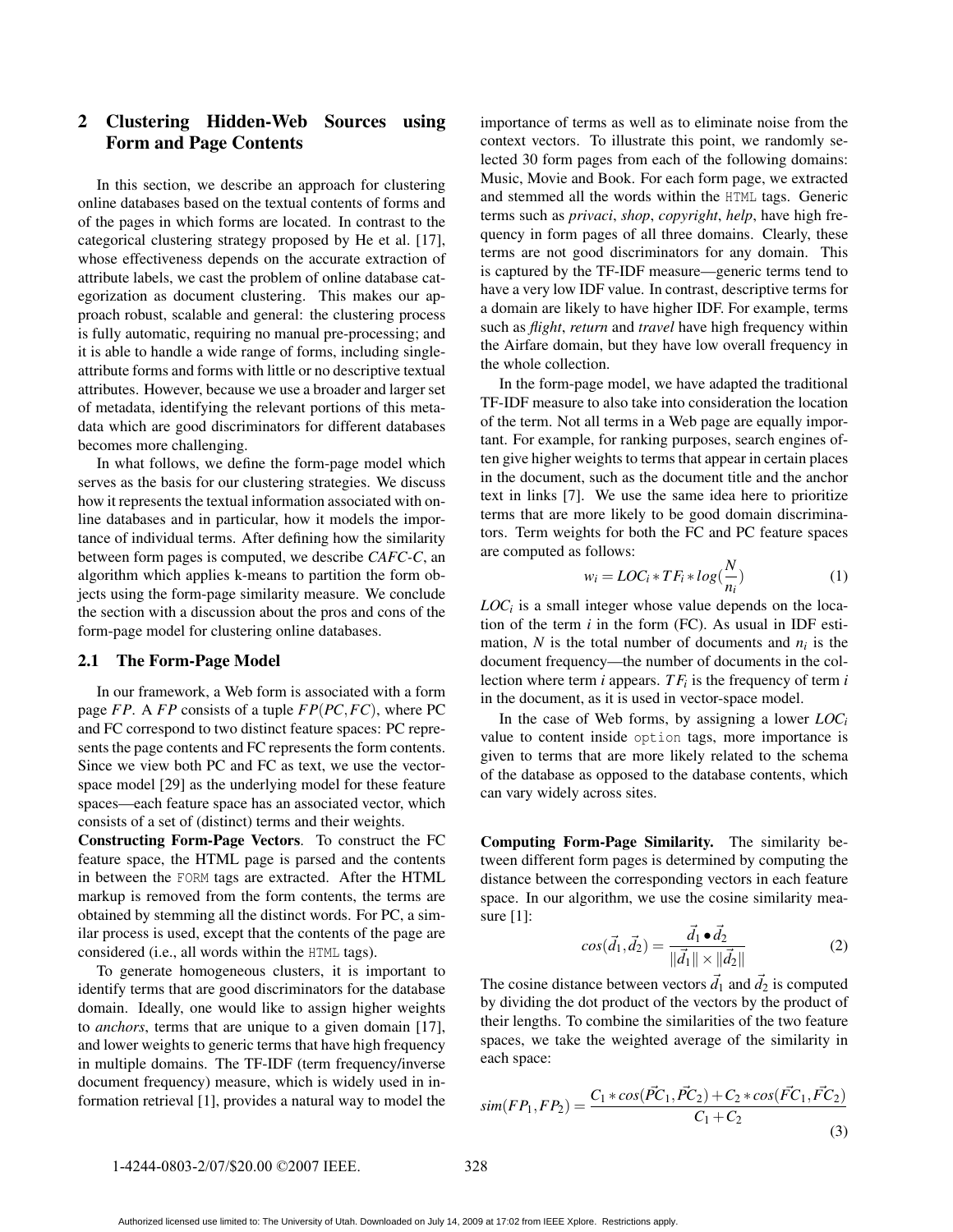# Algorithm 1 *CAFC-C*

- 1: Input: *f ormPages*, *k*
- 2: *centroids* = *selectSeeds*(*f ormPages*,*k*)
- {Randomly select seeds}
- 3: repeat
- 4: *clusters* = *assignPoints*(*f ormPages*,*centroids*) {Assign form page to the closest centroid}
- 5: *centroids* = *recomputeCentroids*(*clusters*)
- {Recomputing centroids}
- 6: until stop criterion is reached
- 7: return *clusters*

# 2.2 The *CAFC-C* Algorithm

To cluster similar form pages, *CAFC-C* uses k-means as the basic clustering strategy (see Algorithm 1). K-means is a partition centroid-based clustering algorithm. It is widely used in document clustering because of its effectiveness and simplicity [31].

*CAFC-C* takes as input the number *k* of desired clusters and a set of form pages. Initially, *k* clustering seeds are randomly selected and their centroids computed (line 2). Each cluster has an associated centroid vector (in *PC* and *FC* feature spaces) that is used to represent the cluster. The centroid vector of a cluster*C* is computed by taking the average of the weights of the terms in the different form pages in *C*:

$$
\vec{c} = \left(\frac{\sum_{\vec{P}C \in C} \vec{PC}}{|C|}, \frac{\sum_{\vec{F}C \in C} \vec{FC}}{|C|}\right) \tag{4}
$$

The distance between clusters, as well as between a form page and a cluster, can then be computed using Equation 3. For simplicity, in our implementation, we assign the same weights to both form and page contents,  $C_1 = C_2 = 1$ .

The algorithm then iterates over the remaining form pages, assigning each form page to the cluster whose centroid is most similar to it (line 4). Then, the cluster centroids are recomputed (line 5). This process is repeated until the clusters become stable—in our implementation, until fewer than 10% of the form pages move across clusters.

### 2.3 The Pros and Cons of *CAFC-C*

As we discuss in detail in Section 4, *CAFC-C* leads to homogeneous clusters that have high F-measure and relatively low entropy. This indicates that textual content in and around forms, if properly used, is effective for discriminating different online database domains. By taking into account both the content of forms and of the pages in which the forms are located, *CAFC-C* is able to accurately cluster content-rich (multi-attribute) as well as simple (singleattribute) forms. In addition, the clusters obtained by combining the two feature spaces are of higher quality than clusters derived using either feature set in isolation.

*CAFC-C*, however, has two important limitations. Since it applies the k-means strategy, the quality of the resulting clusters is highly dependent on the initial seeds. In addition, since it considers only the textual contents associated with forms, it is prone to make mistakes for domains with highly heterogeneous vocabularies and when there are large vocabulary overlaps across different domains. Vocabulary heterogeneity in a domain leads to difficulties in creating good clusters since individual form pages in the same domain can be very distant from each other; and when there are large vocabulary overlaps, clusters tend to include similar forms from different domains. This motivated us to explore the use of hyperlink structure around form pages as a contributing factor to their similarity.

### 3 Using Hubs to Improve Clusters

Strategies for clustering Web documents have been proposed which, in addition to textual contents, use hyperlink structure to improve clustering effectiveness. Existing works, however, have focused either on clustering Web search results [20, 34] or on clustering document collections held by search engines [35]. For both tasks, it is assumed that detailed information is available about the hyperlink structure (e.g., the adjacency matrix for the documents) and similarity functions are proposed that capture some notions derived by hyperlink structure that may imply semantic relations. For example, HyPursuit [35] defines a measure that captures the existence of a path between two documents, the number of common ancestors, and the number of common descendants.

Although we also aim to cluster Web documents, we are dealing with a special kind of document—form pages which are very sparsely distributed over the Web [3]. And, in contrast to previous approaches to Web document, we do not assume that detailed information about the Web graph is available. Below, we explore a particular similarity notion that can be easily obtained from the hyperlink structure around form pages: the existence of common ancestors. We show that this notion gives a good indication of two forms belonging to the same database domain, and propose a new algorithm which uses this information in a pre-clustering step, which deterministically derives seed clusters for the k-means-based clustering strategy described in Section 2.

## 3.1 Hub-Induced Similarity

Intuitively, if a set of pages share a common backlink, they are likely to be related—the existence of a hub *H* that points to a set of pages  $P_1, P_2, \ldots, P_n$  serves as an indication that these pages  $P_i$  may be related. Backlink information can be retrieved through the link: API provided by search engines such as AltaVista, Google and Yahoo! [5]. If it is possible to identify *good* hubs which point to form pages in the same database domain, this information can potentially be used to reinforce content-based similarity.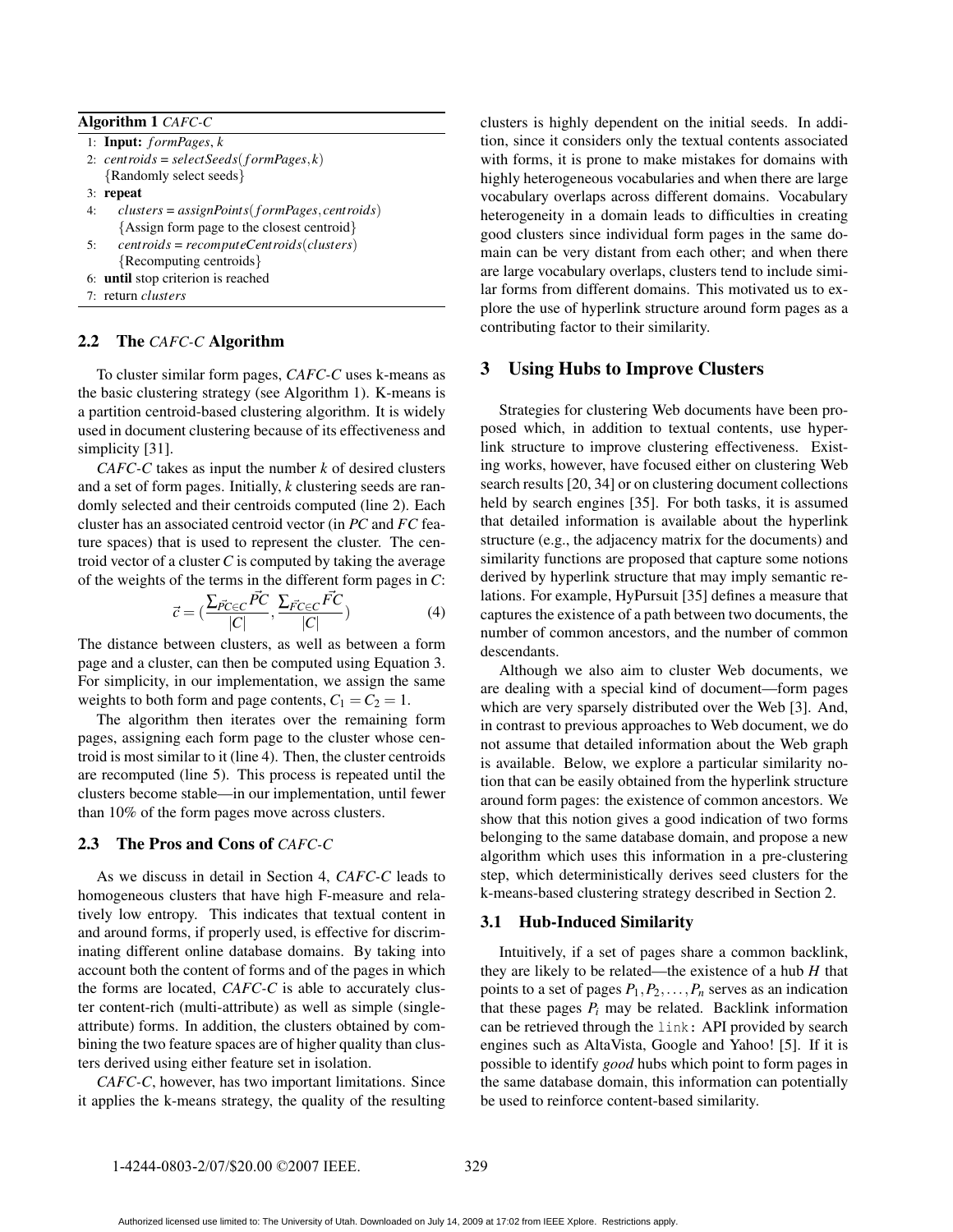To verify the effectiveness of hub-induced similarity, we performed the following experiment. For each page in a collection of  $454$  form pages<sup>2</sup>, we extracted 100 backlinks from AltaVista. Although backlink information is readily available, it is very incomplete. AltaVista returned no backlinks for over 15% of forms in our collection. To deal with this problem, we also retrieved backlinks to the root page of the site where the form is located. Using this information, we identified 3,450 distinct sets of pages that are cocited by a hub, the *hub clusters*. Among these clusters, 69% were homogeneous, i.e., they contained form pages which belong to a single domain. In addition, there were representative homogeneous hub clusters in all domains. The high-precision of the hub-induced clusters and their high coverage of the domains indicate that this information can contribute to the derivation of homogeneous clusters. The question that remains is how to combine the content-based similarity with the hub-cluster induced similarity.

An effective solution for combining the similarity measures must take into account the fact that although hubs provide a good indication of similarity among form pages, they are not perfect. Some hub clusters are too small and do not provide enough evidence for the similarity of the forms they contain. As we discuss in Section 4, we address this problem by elimating small clusters. There are also clusters which are heterogeneous and point to form pages in multiple domains, e.g., online directories. In addition, the effectiveness of a particular similarity measure varies across form pages: whereas hub-induced similarity may be effective for some pages, content may be better for others. For example, two forms that have similar content may not share any hub. Finally, the hyperlink structure we obtain through backcrawling is incomplete, as a result, some form pages are not represented in any cluster. Thus, if a term is added to represent hub-induced similarity in Equation 3, it can be hard to determine appropriate weights for each measure.

Below, we describe a new algorithm, which instead of using a similarity measure that combines textual and page linkage information, composes these distinct feature spaces in two clustering steps. In the first step, clusters are derived based on hub-induced similarity. In the second step, these clusters are refined and expanded based on their content similarity. In essence, the content of the form pages is used to *reinforce* or *negate* the hub-induced similarity.

### 3.2 The *CAFC-CH* Algorithm

The *CAFC-CH* algorithm uses an extension of the form-page model that also includes backlink information. Each form page *FP* is now represented by a triple *FP*(*Backlink*,*PC*,*FC*), where *Backlink* consists of a list of URLs that point to *FP*; PC and FC represent the page and form contents, respectively. As shown in Algorithm 2,

### Algorithm 2 *CAFC-CH*

- 1: Input: *f ormPages*, *k* { *f ormPages*: set of form pages and *k*: number of clusters required}
- 2: *hubClusters* = SelectHubClusters(*f ormPages*,*k*)
- 3: *clusters* = *CAFC-C* (*f ormPages*,*k*,*hubClusters*) {Compute k-means using *hubClusters* instead of random seeds}
- 4: return *clusters*

#### Algorithm 3 SelectHubClusters

- 1: Input: *f ormPages*, *k* { *f ormPages*: set of form pages and *k*: number of clusters required}
- 2: *hubs* = *generateHubs*(*f ormPages*)
- 3: *distanceMatrix* = *createDistanceMatrix*(*hubs*) {Compute distance between hubs}
- 4: *finalSeeds* = *twoMostDistant*(*distanceMatrix*) {Select two hubs that are most far apart}
- 5: while *finalSeeds*.*length* < *k* do
- 6: *finalSeeds* = *addDistantPoint*(*finalSeeds*,*distanceMatrix*)
- 7: end while
- 8: return *finalSeeds*

*CAFC-CH* uses the *Backlink* set to construct a set of *hub clusters* (details are given in Algorithm 3). The hub clusters are used as seeds for the content-based clustering process. The intuition behind the effectiveness two-phase approach is that the use of hub-induced similarity allows the creation of clusters that have large and accurate centroid vectors which are better representatives for the various domains than randomly selected seeds whose centroids are constructed from a single form page (see Algorithm 1).

# 3.3 Selecting Hub Clusters

As discussed above, hubs extracted from the set of backlinks lead to the creation of a large number of hub-clusters. A key issue that must be addressed is how to select among these the *k-best* hub clusters. Ideally, one would like to select clusters that represent all different domains, and that have representative centroids (i.e., which cover a significant subset of the vocabulary in the corresponding domain).

Algorithm 3 describes our approach to selecting the *k* best hub clusters. First, backlinks in the set of *f ormPages* are used to generate hub clusters. We then eliminate *useless* clusters. For some form pages, all backlinks belong to the same site as the page they point to. Because these intra-site hubs do not add much information about the topic of the form page, they are eliminated from the hub collection.

After the hub clusters are created (line 2), our goal is to identify the k most representative clusters. Intuitively the k most distant clusters are more likely to represent distinct domains than clusters that are closer together. We use a greedy approach to select these.

<sup>2</sup>Details about these forms are given in Section 4.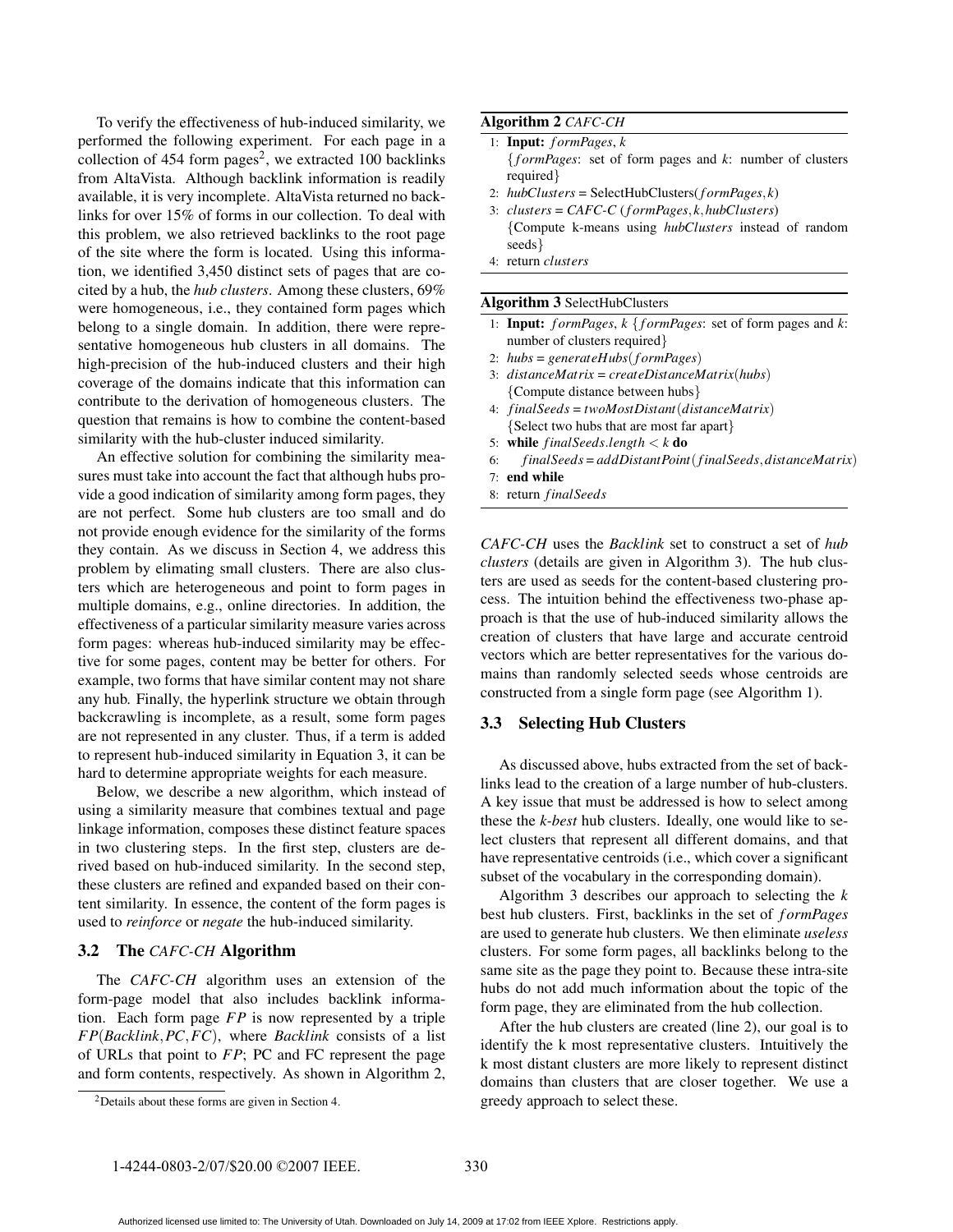Initially, the distance between all hub cluster pairs is computed (line 3) as described in Equation 3 and the two most distant clusters, *c*<sup>1</sup> and *c*2, are selected (line 4). A cluster  $c$  is then added to the seed set (line 6) if the sum of the distances between  $c$  and the clusters  $c_i$  in the seed set is maximal, i.e.,  $max(\sum_{i=1}^{n} dist(c, c_i))$  where n is the size of the current seed set. The algorithm continues this process until k clusters are selected.

A potential problem with this approach for cluster selection is the presence of outliers which can cause *bad* clusters to be selected. Note however, that we are not dealing with individual documents—instead the selection process is performed over clusters, which correspond to multiple documents and which have relatively large centroids. The experimental results described Section 4 confirm that, by selecting clusters with representative centroids (in other words, by avoiding clusters that are too small), *CAFC-CH* obtains substantial improvements in cluster homogeneity.

### 4 Experimental Evaluation

In the experimental evaluation described below, our goals are: to verify whether visible information that can be automatically extracted from a form context provides enough features that can discriminate different database domains; and to assess whether our approach to identifying and combining these features is effective. To better understand how the individual factors contribute to the overall effectiveness of our approach, we tested different configurations, varying the algorithms used (*CAFC-C* and *CAFC-CH*); and the content considered (FC–only the form contents, PC–only the page contents, and FC+PC–the two combined). We also examined the effect of alternative clustering strategies and of differentiated weight assignment to terms.

# 4.1 Experimental Setup

Data Set. We tested the algorithms described in Sections 2 and Sections 3 over a set of 454 form pages. We gathered these pages from two sources: roughly half of the forms were retrieved from the UIUC repository [33]—we gathered all the forms in the repository whose pages still exist on the Web; the other half was automatically retrieved by a Web crawler [3]. The collection contains both singleand multi-attribute forms: 56 have a single attribute, and 398 have more than one attribute. $3$  Forms in the collection were manually classified, and the resulting groups serve as the gold standard to evaluate our techniques. They belong to eight distinct domains: Airfare search; search for new and used automobiles; books for sale; hotel availability; job search; movie titles and DVDs; music titles and CDs; rental car availability.

The procedure used for obtaining the hub clusters for the experiments is outlined in Section 3.3. To construct the Web graph in the vicinity of these forms, we use the link: facility available in some search engines [5] and crawl backward one step from each form page in the collection. We also retrieve the root page in the site where the form is located. For each form page, we extracted a maximum of 100 backlinks. From these, we generated 3,450 hub clusters.

Evaluation Metrics for Cluster Quality. To measure the quality of the clusters derived by our algorithms, we use two standard measures: entropy and the F-measure. For each cluster  $c_j$ , we compute the probability  $p_{ij}$  that a member of cluster *j* belongs to class *i*. Using this class distribution, the entropy of each cluster is calculated using the standard formula:

$$
Entropy_j = -\sum_i p_{ij} log(p_{ij})
$$
 (5)

The total entropy for the set of all clusters is the sum of the entropies of each cluster, weighted by the size of each cluster. Intuitively, the better the clustering solution, the more homogeneous are the clusters, and consequently, the lower is the entropy.

The F-measure provides a combined measure of precision and recall [25]. For cluster *j* and class *i*, we define

Recall(i, j) = 
$$
\frac{n_{ij}}{n_i}
$$
 Precision(i, j) =  $\frac{n_{ij}}{n_j}$ 

where  $n_{ij}$  is the number of members of class *i* in cluster *j*,  $n_j$ is the number of members in cluster  $j$ , and  $n_i$  is the number of members of class *i*. The F-measure is then computed by the following formula:

$$
F(i, j) = \frac{2 \times Recall(i, j) \times Precision(i, j)}{Recall(i, j) + Precision(i, j)}
$$
(6)

The overall F-measure for a set of clusters is computed by the weighted average of the values for the F-measure of individual clusters. A perfect clustering solution will result in an F-score of one, and in general, the higher the F-measure value, the better the clustering solution is.

# 4.2 Effectiveness of *CAFC*

Combining Form and Page Contents. Figure 2 shows the entropy and F-measure values obtained by *CAFC-CH* and *CAFC-C*. For the latter, the values represent the average over 20 runs of the algorithm; and for the former, the minimum cardinality of the hub clusters was set to 8 (see discussion below in "Sensitivity to Hub-Cluster Cardinality"). Note that for both algorithms, combining the contents of forms and pages leads to F-measure values that are higher and entropy values that are lower than when either page or form contents are used in isolation.

The entropy and F-measure values (0.56 and 0.74, respectively), obtained by the FC+PC configuration for *CAFC-C*, indicate that the *textual contents associated with a form are good discriminators for the database domain to*

<sup>&</sup>lt;sup>3</sup>Note that we do not consider hidden attributes, i.e., those corresponding to fields with type="hidden", which are invisible to users.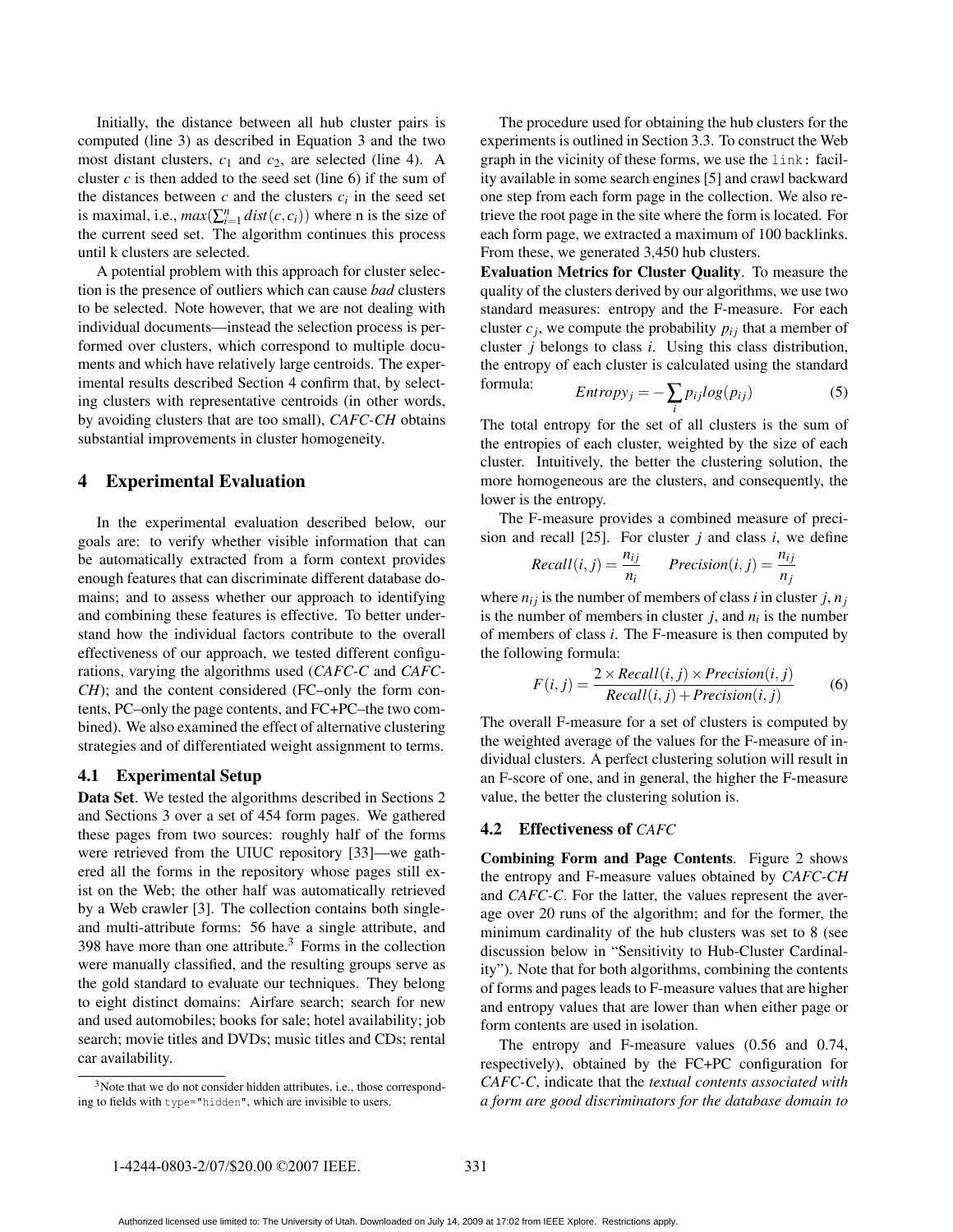

**Figure 2.** Entropy and F-measure values obtained by *CAFC-C* and *CAFC-CH* using only the form content (FC), only the page content (PC), and combining the page and form content (FC+PC).

*which the form belongs*. On the other hand, the high entropy  $(1.1)$  and low F-measure  $(0.61)$  for the FC configuration show that the form content alone does not provide sufficient information for discriminating different database domains. These results support our decision to combine the FC and PC feature spaces to compute the similarity of form pages. The intuition behind the effectiveness of this strategy is demonstrated in Table 1. The table shows, for different intervals of form sizes, the average number of terms in the form page that are located outside the form. Note that pages which contain small forms are often content-rich. In contrast, large forms are often located in pages that have little content in addition to the form. This shows that when FC is not sufficient to determine the similarity between form pages, PC has more information that may compensate, and vice-versa.

Benefits from Using Hubs. As Figure 2 shows, the use of hub-induced similarity in *CAFC-CH* leads to improvements in both entropy and F-measure values for all configurations (FC, PC and FC+PC). This indicates that, when combined with the textual content, hub clusters are very useful in determining the similarity among online databases. The benefits can be substantial. For the FC+PC configuration, the hub clusters leads to an increase of 29.7% in the F-measure, while the entropy drops to 0.15—almost one quarter of the value of the FC+PC configuration under *CAFC-C*.

Sensitivity to Hub-Cluster Cardinality. As discussed in Section 3.3, a potential problem with the hub-selection algorithm is the presence of outliers. However, this problem can be mitigated by eliminating small hub clusters. Hub clusters with too few form pages not only contain small (non-representative) centroids, but they also fail to provide sufficient evidence of similarity. To analyze the sensitiv-



**Figure 3.** Entropy values obtained by *CAFC-CH* varying the minimum cardinality of hub clusters. The entropy obtained by *CAFC-C* is also shown for comparison purpose.

| Page terms - Form Terms |
|-------------------------|
| 162                     |
| 131                     |
| 76                      |
| 83                      |
| 44                      |
|                         |

**Table 1.** Relationship between form and page sizes. Table shows the average number of terms in the page which are located outside the form for different form-size intervals.

ity of our approach to different hub-cluster sizes, we ran *CAFC-CH* over hub clusters by varying the minimum cardinality allowed. The results shown in Figure 3 confirm our intuition: the best entropy values are obtained when small hub-clusters (with cardinalities less than 7) are eliminated before the greedy selection. Note that although there is a variation in the entropy for different cardinalities, *CAFC-CH* always leads to improvements over *CAFC-C*. A similar trend is observed in the F-measure—higher values are obtained when small clusters are not considered.

When small clusters are included, SelectHubClusters (Algorithm 3) selects clusters that have few elements. Although these clusters are mostly homogeneous, since they do not have enough information (their vectors are small), they lead to little improvement over *CAFC-C*. On the other hand, when only very large clusters are included (cardinality greater than 9) there are two problems: SelectHubClusters may select clusters that are too heterogeneous (e.g., directories that point to databases in many different domains); and the clusters may not represent all the domains. For instance, in our data set, hub clusters with 14 or more form pages only contain forms from Air and Hotel.

Bounding the hub cardinality is also useful for pruning the search space for SelectHubClusters. In our experiments, by eliminating small clusters, the total number of hub clusters is reduced from 3,450 to 164. This leads to a substantial reduction in the running time of the greedy selection.

Another point worthy of note is the interplay between the different components of the form-page model. In particular, the contribution of FC-induced similarity is greater when hub clusters are of low quality. When the selected hub clusters are of high-quality (e.g., when the minimum cardinality is set to 7), the decrease in entropy achieved by combining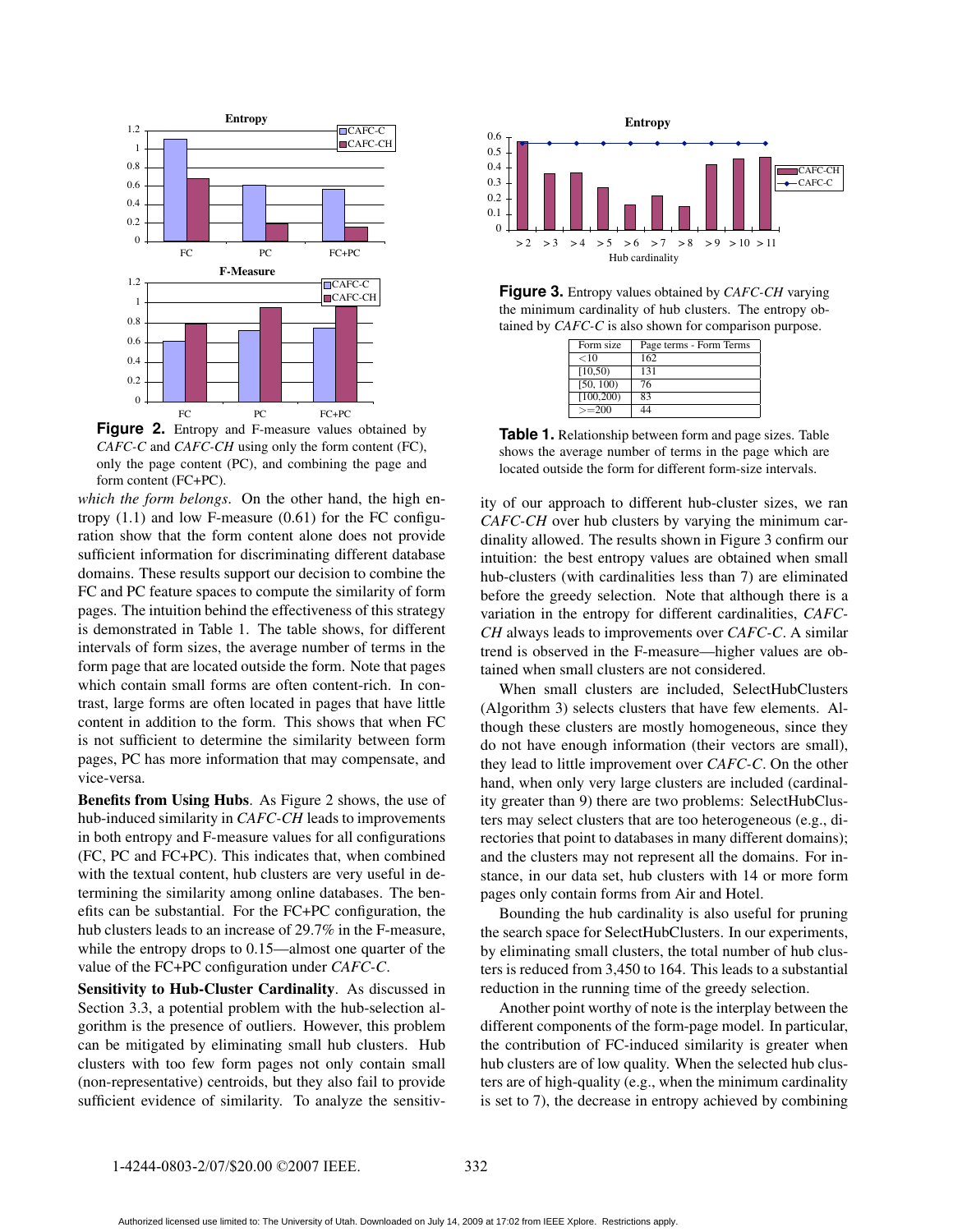

**Figure 4.** Example of an ambiguous form that belongs to two domains: Music and Movie domains.

FC and PC (compared to PC only) is 21% (see Figure 2). In contrast, if small clusters (with cardinality greater than 3) are selected, the decrease in entropy from PC to FC+PC is much higher—40%.

Derived Online-Database Clusters. Examination of the resulting clusters (which we do not show due to space limitations) has uncovered an interesting issue. Most of the incorrectly clustered form pages belong to the Music and Movie domains. Although, we expected this outcome, since we already knew that there was a large vocabulary overlap between the two domains, what we found is that there are forms which actually search databases that have information from both domains. An excerpt of such a form is shown in Figure 4. Another interesting observation is that, among the 17 form pages that were incorrectly clustered, only one is a single-attribute form, indicating that our approach is indeed effective for clustering single-attribute forms. Note that this particular form page is special, in the sense that it diverges from the trend shown in Table 1: there are few terms in the form as well as in the page.

## 4.3 Alternative Clustering Algorithms

Besides k-means, another technique that is widely employed to cluster documents is Hierarchical Agglomerative Clustering (HAC) [32]. HAC starts with the individual documents as initial clusters and, at each step, combines the closest pair of clusters. We ran variations of *CAFC-C* and *CAFC-CH* that use HAC instead of k-means as the basic clustering strategy. The results are shown in Table 2. The use of hubs leads to improvements in the homogeneity of the clusters regardless of the underlying clustering strategy: for k-means the entropy is reduced from 0.56 to 0.15 whereas for HAC it goes from 0.52 to 0.40. Note that the entropy obtained by k-means is less than half that of the HAC configuration. The smaller improvement observed for HAC is due to the fact that, unlike k-means, HAC makes local decisions. Even when HAC starts with high-quality hub-clusters, it can still make mistakes that are propagated during the agglomerative process over the remaining elements.

One widely-used technique to derive seeds for k-means is to take a sample of points and use HAC to cluster them [32]. To verify the effectiveness of this approach, we ran HAC with the best configuration (FC+PC) over

| Measure/Technique | $CAFC-C$ (k-means)  | $CAFC-C$ (HAC)  |
|-------------------|---------------------|-----------------|
| Entropy           | 0.56                | 0.52            |
| F-measure         | 0.74                | 0.84            |
| Measure/Technique | $CAFC-CH$ (k-means) | $CAFC-CH$ (HAC) |
| Entropy           | 0.15                | 0.4             |
| F-measure         | 0.96                | 0.88            |

**Table 2.** HAC versus k-means.

the entire dataset and used the resulting clusters as seeds for *CAFC-C*. Although there is little difference in the Fmeasure values (0.93 versus 0.96), the entropy is 60% higher than the one obtained by *CAFC-CH*.

### 4.4 Differentiated Weight Assignment

As described in Section 2.1, we use differentiated weights for terms depending on their location on the page and in a form (the  $LOC_i$  factor in Equation 1). For the results described above, we used a simple strategy to assign weights to terms. For form contents, lower weights are given to terms inside option tags; and for page contents, weights given to terms inside the title tag are higher than for terms in the body. To verify the impact of differentiated weight assignment in the quality of the resulting clusters, we executed our best configuration (*CAFC-CH* over FC+PC) using uniform weights. Although there is little change in the F-measure value (0.96 to 0.91), there is an increase in entropy from 0.15 to 0.31. This shows that the use differentiated weights is indeed beneficial. Note, however, that the clusters derived by *CAFC-CH* with uniform weights are more homogeneous than the clusters derived by *CAFC-C* using differentiated weights.

# 5 Related Work

Several works have addressed different issues related to the retrieval and integration of hidden-Web data. In particular, the problem of matching and merging Web query interfaces has received substantial attention (see e.g., [16, 19, 36, 37, 38]). Some of these techniques aim to find attribute-level matchings among form interfaces, whereas others focus on merging similar forms into a unified query interface. In both cases, they require as inputs groups of similar forms such as the ones derived by our approach.

As discussed in Section 1, approaches have been proposed for both classifying [4, 10, 14, 21] and clustering hidden-Web sources [17]. Among these, the most closely related to our work is the form-clustering strategy proposed by He et al. [17]. Although we share the same goal, there are key differences between our approaches. Based on the observation that form schemas are discriminative representatives of sources, they attack the problem of source organization by translating it into the problem of clustering schemas. Although this may simplify the clustering task, it makes the effectiveness of their approach dependent on the ability to extract of descriptive attribute labels, a task that is hard to automate [17, 27]. In addition, the use of attribute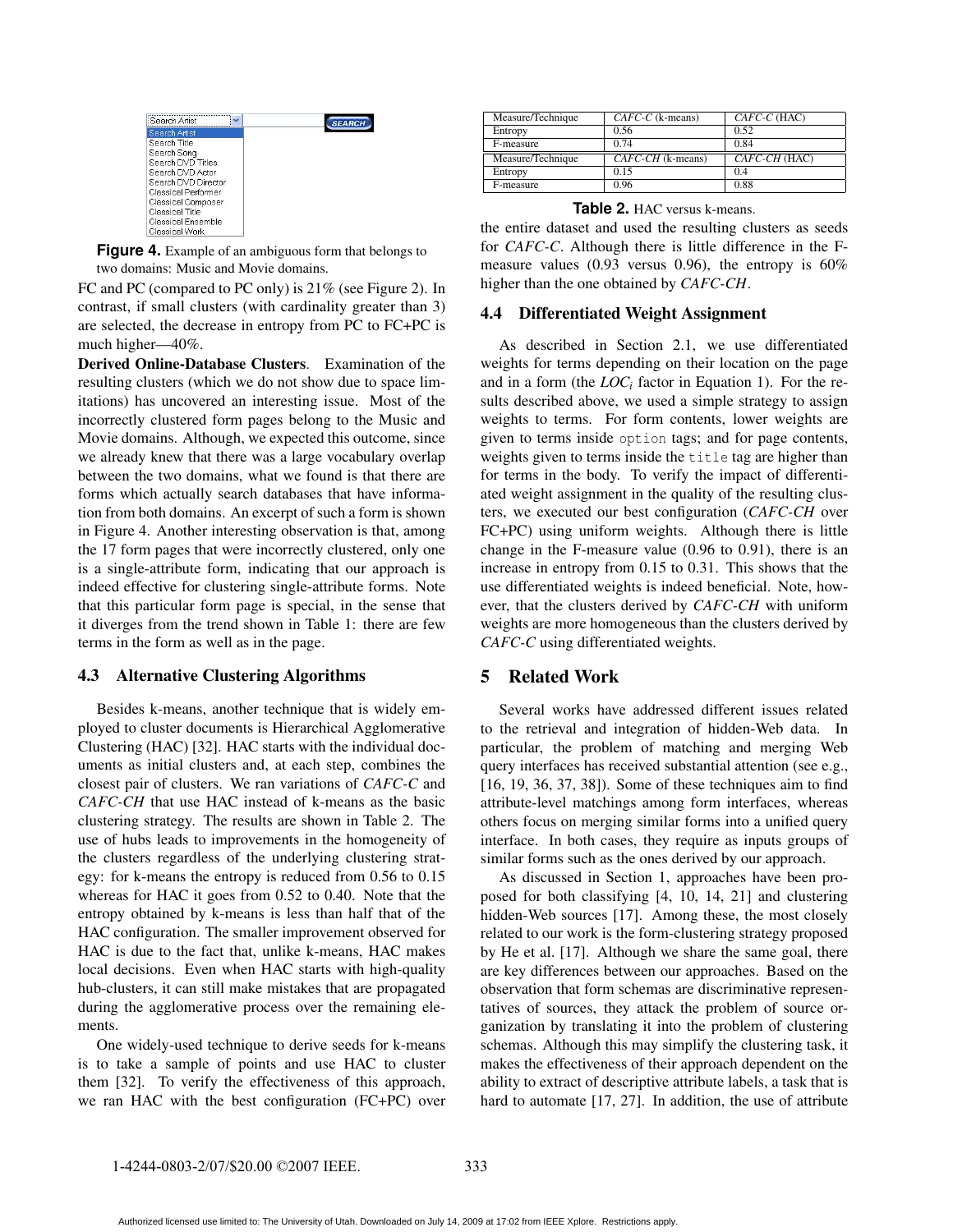labels makes this approach unsuitable for single-attribute forms which are commonplace on the Web. The form-page model used as the basis for our clustering strategies is more complex and contains a much larger set of features. But all these features can be automatically (and reliably) extracted. Having this more comprehensive set of features also enables *CAFC* to uniformly handle both single- and multi-attribute forms. Our experimental evaluation shows that the form-page model captures discriminating features of different database domains and leads to a meaningful organization of hidden-Web sources.

*CAFC* was inspired by approaches to Web document clustering [34, 20, 40, 23] and borrows some of the ideas successfully applied in this area, such as the use of TF-IDF and hyperlink structure. But there are important differences. The focus of these works has been on clustering Web search results and document collections held by search engines. We are dealing with a special kind of a Web document—Web forms, and we exploit characteristics of forms to derive high-quality clusters. For example, we split the textual contents into two feature spaces—the page and form contents, and as the results of our experimental evaluation show, combining these two feature spaces leads to better clusters than using either in isolation (see Figure 2). In addition, distinctly from what happens when clustering Web pages from search engine collections, form pages are sparsely distributed over the Web and we do not have access to detailed information about the hyperlink graph of the collection. This prevents the use of existing techniques that incorporate linking information for clustering Web documents (e.g., the direct path between two pages [35]). Instead, we use backlink information provided by search engines to identify hubs.

Another key difference between our work and existing Web document clustering techniques is the way we combine the different features. Although previous works have combined textual content and hyperlink structure to improve cluster quality, they have done so by combining the different feature spaces using a unique similarity measure. In contrast, our approach uses the similarity induced by different feature sets to reinforce each other. By doing so, *CAFC-CH* avoids the need to specify the contribution of the text and structure through a weighted formula. This is similar to the idea of mutual reinforcement proposed by Huang et al. [23], where intermediate clusterings in one feature space are used to provide additional information to enhance clustering in other spaces. However, they focus on the problem of feature selection for clustering using textual contents only. An interesting direction of future work is to investigate the benefits of using their techniques for the contentbased clustering component of our approach (*CAFC-C*).

Our work is also related to approaches that aim to identify Web communities [12, 24]. Based on the assumption that pages in a Web community form a dense subgraph, these techniques use information derived by the hyperlink topology (e.g., hubs and authorities) to identify these dense subgraphs. Unlike these works, we do not assume the availability of detailed information about the hyperlink topology. Instead, we use a very coarse approximation given by backlinks. However, because we also take the pages' contents into account, this coarse approximation is sufficient to bootstrap the clustering process. Nonetheless, an interesting question we would like to investigate in future work is if and how the more sophisticated link analysys techniques used to find Web communities can improve the quality of our clusters.

Recently, a number of new directories have appeared that are specialized on hidden-Web sources, e.g., [6, 26, 30]. Hidden-Web directories organize pointers to online databases in a searchable topic hierarchy. Chang et al. [8] note that these directories cover a small percentage of the hidden-Web databases; and they suggest this low coverage is due to their "apparent manual classification". *CAFC* has the potential to help automate the process of classifying the hidden-Web sources. Once the clusters are built and properly labeled with the domain name, they can be used as the basis to automatically classify new sources.

# 6 Conclusion and Future Work

We have presented *CAFC*, a new approach to organizing online databases. *CAFC* clusters these databases by using a rich subset of the information in the context of forms that serve as their entry points. Our experimental results indicate that our approach is effective, and that by extracting and properly combining discriminating features in the form context, it is possible to automatically construct highly-homogeneous clusters.

Because it relies only on information that can be automatically and reliably extracted from the context of forms, *CAFC* is scalable—it requires no manual pre-processing of the forms. Another key feature of our approach is the way it combines similarity information induced by the different components of the form context. Since no single component is uniformly better at discriminating groups of forms as belonging to a domain, it is hard to determine appropriate weights that reflect their importance in a combined similarity measure. *CAFC* addresses this problem combining the associated feature spaces in a way that one complements and reinforces the other. Finally, the use of a broad set of metadata in the form context, instead of just the form contents, allows *CAFC* to uniformly handle hidden-Web databases accessible through both single- and multiattribute forms.

Although *CAFC* has achieved remarkable results, as we are dealing with real, noisy Web data, it is unlikely that per-